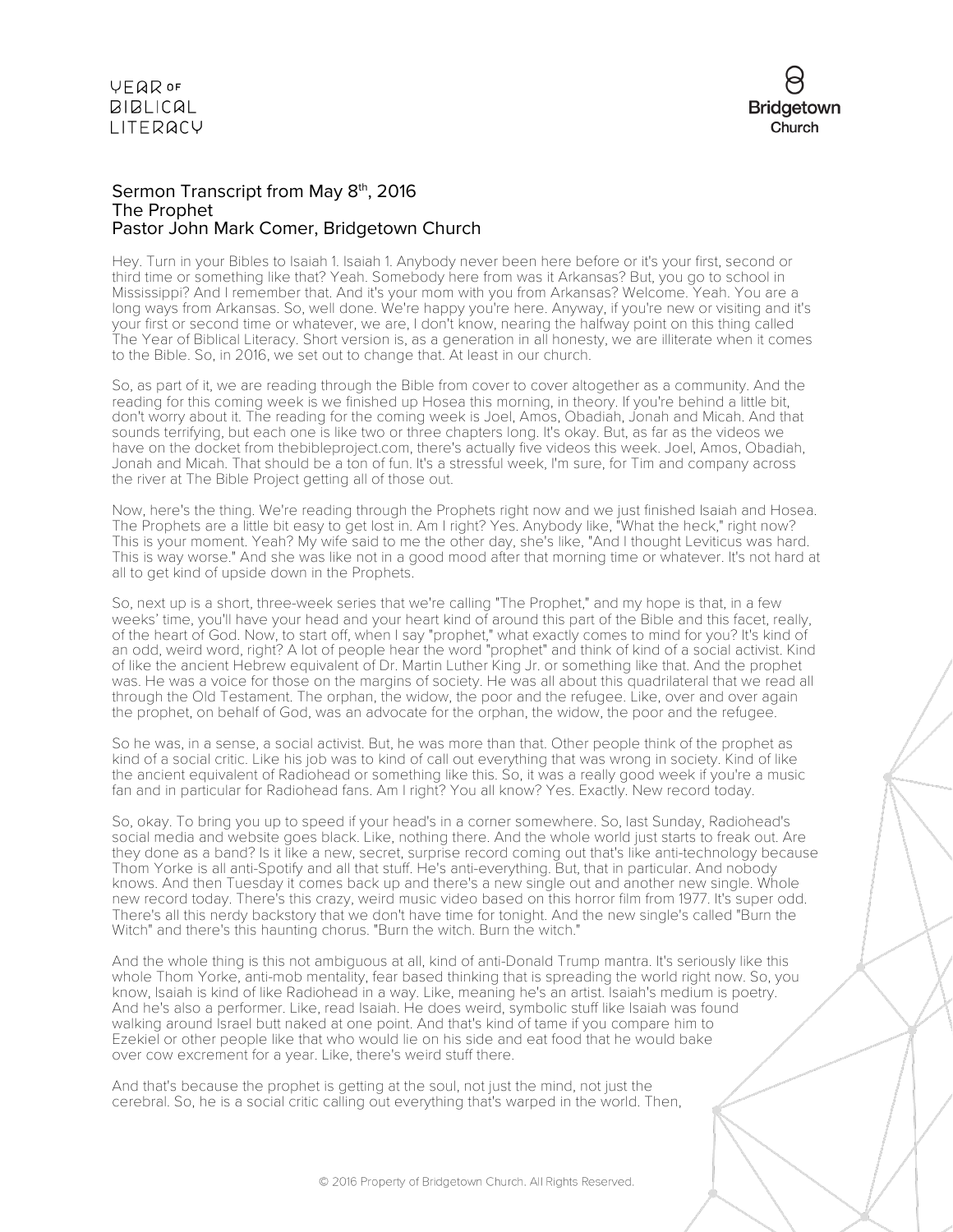

of course, other people think of the prophet as a fortune teller, as if all he does is predict the future. This is especially true if you grew up in like an end-times kind of church where there's all sorts of hubbub around that. But, here's the thing. The prophet does predict the future. But, honestly, it's really rare. Scholars would put the percentage of the prophets that are about the future at well under 10%. I read one a few days ago that put the number at 2%.

So, yeah, it's there for sure. Kind of that eye over the horizon to the future. But, it's really rare. Now, there are bits and pieces of truth in each stereotype, but, more than anything, here's the thing: the prophet was an intermediary between God and humanity. He was a man of two worlds. His job was to stand between heaven and earth and push and pull the two together. Unlike Dr. Martin Luther King or Thom Yorke, when the prophet spoke, he spoke for God. He would stand up, literally, and say, "Yahweh says," quote, in the first person.

Now remember, this is a world with no social media, no internet, no newspaper, no news service or TV, no mail system, for that matter. So, if you were a king and you got a message that you wanted to get out to your kingdom or to the world at large, you had one and only one option. You would send your envoy. Your envoy was usually not like a paid messenger. He was actually part of the royal court. He was there with you in the throne room there for decision making. And, when the time was right, you would send your envoy out to say, "This is what the king has to say," and then quote the king in the first person.

So, it's kind of like the imagery here is that Yahweh is the Creator God, He's the King of all of the universe, and the prophet is His envoy that He would send out to the Kingdom of God and to the world at large. But, here's the thing: the prophet is just kind of a weird dude. Right? Can we say that out loud? When I imagine Isaiah or Hosea or Joel or Amos, I imagine a guy with kind of a crazy beard. Like very east side, and I mean that in a good way. And, you know, crazy hair and fire in his eyes and a little spittle on his mouth and Birkenstocks. Of course Birkenstocks. I just imagine this guy. And I'm not sure I'm all that off.

Now, of course, there were, you know, prophets from the priesthood and from the aristocracy in Jerusalem and all of that. But, as a general rule, the prophet was a loner; an outsider on the fringe of society. His voice cut across the grain of the status quo. He was there to kind of disturb and agitate and turn things upside down. He was almost always a thorn in the side of the power brokers of the day. Abraham Joshua Heschel, a famous Jewish professor in his seminal book on the prophets, writes this:

"The prophet was an individual who said 'no' to his society. Condemning its habits and assumptions, its complacency, waywardness and syncretism. His fundamental objective was to reconcile man and God."

That's it. That's what he's after. To reconcile man and God. But, because he's a bit odd and weird and out there and artsy at times, the prophet is hard to read. The other day my wife, as I said, literally said, "Man, this is harder for me to read than Leviticus. It's so repetitive and so much of it is angry and he's mad and he's torn up about this, that or the other."

And she's not alone. Even Martin Luther – you all know who that is, right? The theologian. Changed Western Europe 400 years ago. Even he, this is one of the top scholars of Western European history, said this:

"The prophets have an odd way of talking, like people who, instead of proceeding in an orderly matter, ramble off from one thing to the next so that you cannot make head or tail of them or see what they are getting at."

Like, when a professor says that, you know you're in trouble. When he's like, "Man, that makes no sense at all."

I love this honesty. When you read the prophet, at times it feels like he is all over the map. And part of that is because the prophet is not – and this was helpful for me – an author, he was a poet. And his book wasn't really a book at all, it was more like a collection of poems. Like an anthology. All sorts of poems grouped together around a theme. So, when you open up Isaiah – and this is, you know, there's variation depending on which book you read. But, you're not really reading a book like the Gospel of Matthew or Mark or Luke or John where there's a narrative arch and every story is a part of a literary plot line and all of that.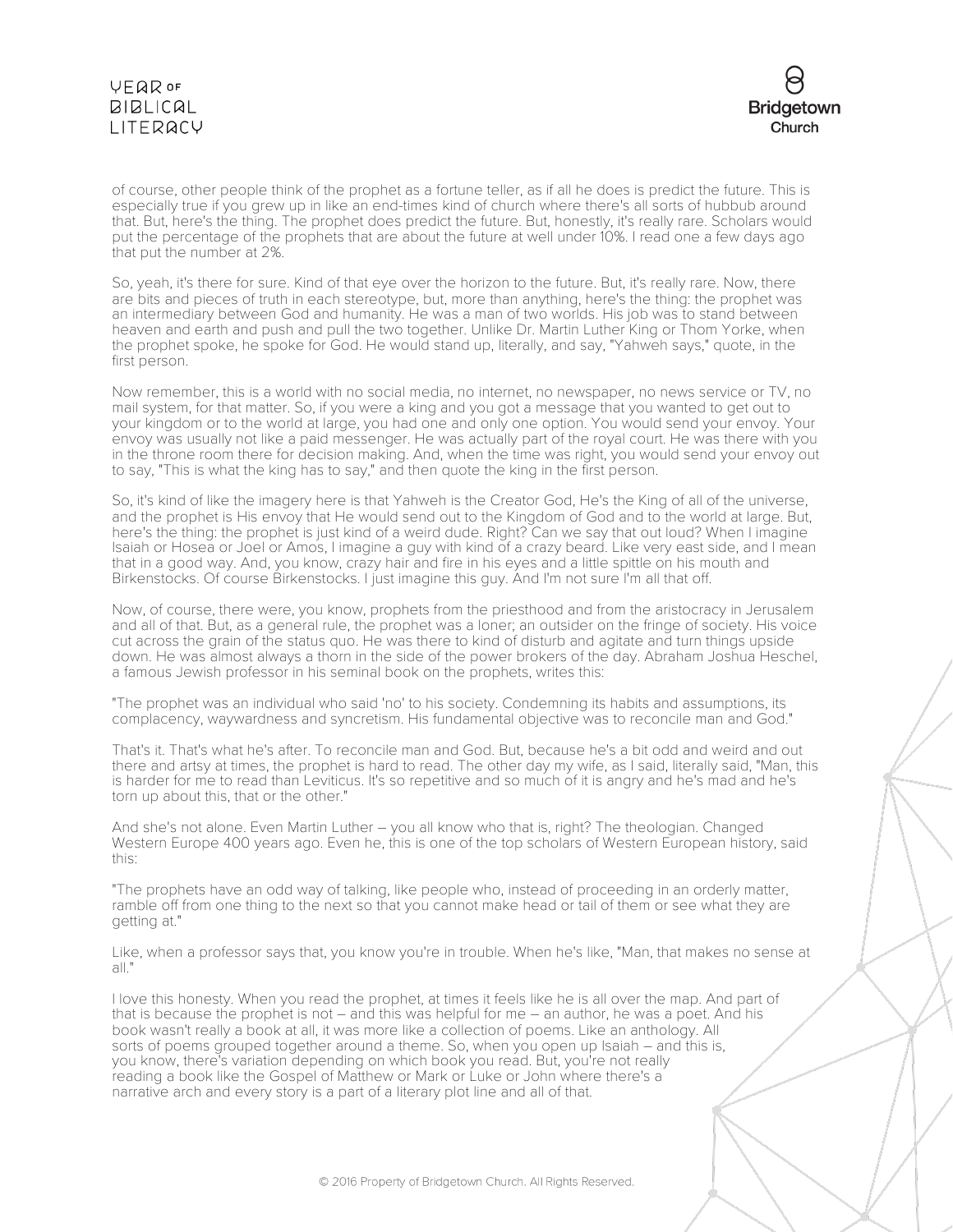

It's more like you go to Powell's and you pick up a collection of poems by somebody that you like. It's an anthology and it's like grouped around themes. Poems about judgment. Poems before the exile. Poems after the exile. Poems about hope. Poems about this, that or the other. So, that's kind of like how you read through. But, the problem is, there's usually little or no narrative heading between poem after poem after poem. So, at times, you just feel like you're back and forth.

So, what I want to do next is I want to aim all of that intro from the last few minutes at Isaiah 1. That hopefully is open in your lap right now. The plan for this mini-series is to unpack three passages in Isaiah, starting right here in Isaiah 1, for a number of reasons. One, just because Isaiah, when you're reading through the Bible, is the first prophet that you come to. But then, also, because he's kind of the archetype of the prophet. He's everything in one place. If you can wrap your head around Isaiah in the next week or two, then you can make sense of all the prophets. Okay? Okay? Cool. Great. So, here we go.

### Isaiah 1:1: "The vision concerning Judah and Jerusalem that Isaiah son of Amos saw during the reigns of Uzziah," – remember these guys from our reading a month or two ago? - "Jotham, Ahaz and Hezekiah, kings of Judah."

The opening line here is very important. Everything that you are about to read is set inside a much larger story, and if you miss that, if you miss the context, you will end up reading through the prophets kind of searching for a feel good shot in the arm, and usually ripping it way out of context. So, to bring you up to speed, here's the context: Israel – if you remember this point in the story from reading 1 and 2 Kings a few months ago – is divided at this point into two kingdoms. Ten tribes up in the north called Israel, which makes it a bit confusing, and then two tribes down in the south, Judah and Benjamin, called Judah, but sometimes also called Israel to make it even more confusing.

Now, Isaiah is down in the south. Jerusalem, the capital and Judah has nothing to do, or little to nothing to do, with the north. He's down in the south and, you know, the north is a lost cause already in route to exile. But, Judah is not far behind. Judah is in a state of spiritual and moral decline, on a trajectory straight for the exile in Babylon. So, it's very important when you read Isaiah that you get Isaiah is speaking to people who are in open rebellion against God. Okay? So, if you read it and you're like, "Is this how God feels about me?" Hopefully not. Okay? Hopefully you're following Jesus and you're at a very different spot. But, people who were in open rebellion against God, hostile, nonchalant, "Who cares what God has to say."

Isaiah and all the prophets before the exile that we're reading right now – and you notice we're not actually reading in the order of your Bible. That's because we're reading the prophets before the exile and then we'll read some other stuff and then later we'll come back to all the prophets after the exile. So, Isaiah and all the prophets before the exile are God's last ditch effort to turn Judah around. He's warning her, "Listen," over and over, prophet after prophet, poem after poem, "Listen, you need to turn around, change direction or you will end up in exile."

Okay. So, that's the story that we are about to step into. Now, you're ready. Isaiah 1:2. He goes off.

### "Hear me, you heavens! Listen, earth!"

The imagery here is of an ancient courtroom and Isaiah calls heaven and earth, the cosmos, to witness Israel, in the imagery, is on trial for a crime. God is the judge and you, the reader, are the jury. And here's the prosecution's opening remarks:

### "Yahweh has spoken: 'I reared children and brought them up, but they have rebelled against me. The ox knows its master, the donkeys its owner's manger, but Israel does not know, my people do not understand.'

#### "Woe to the sinful nation, a people whose guilt is great, a brood of evildoers, children given to corruption! They have forsaken Yahweh; they have spurned the Holy One of Israel and turned their backs on him."

Okay. So, right out of the gate: is God in a good mood here or a bad mood? Yeah. Bad. Not so hot. So, it's Monday morning. 7 a.m. You wake up. You make yourself Chemex coffee. You take a seat on the couch or your favorite chair. You open up your Bible. You take a deep breath. You invite the Holy Spirit to shape your mind, your heart, from the inside out; to set you on a trajectory for the presence and the power of Jesus all day long. You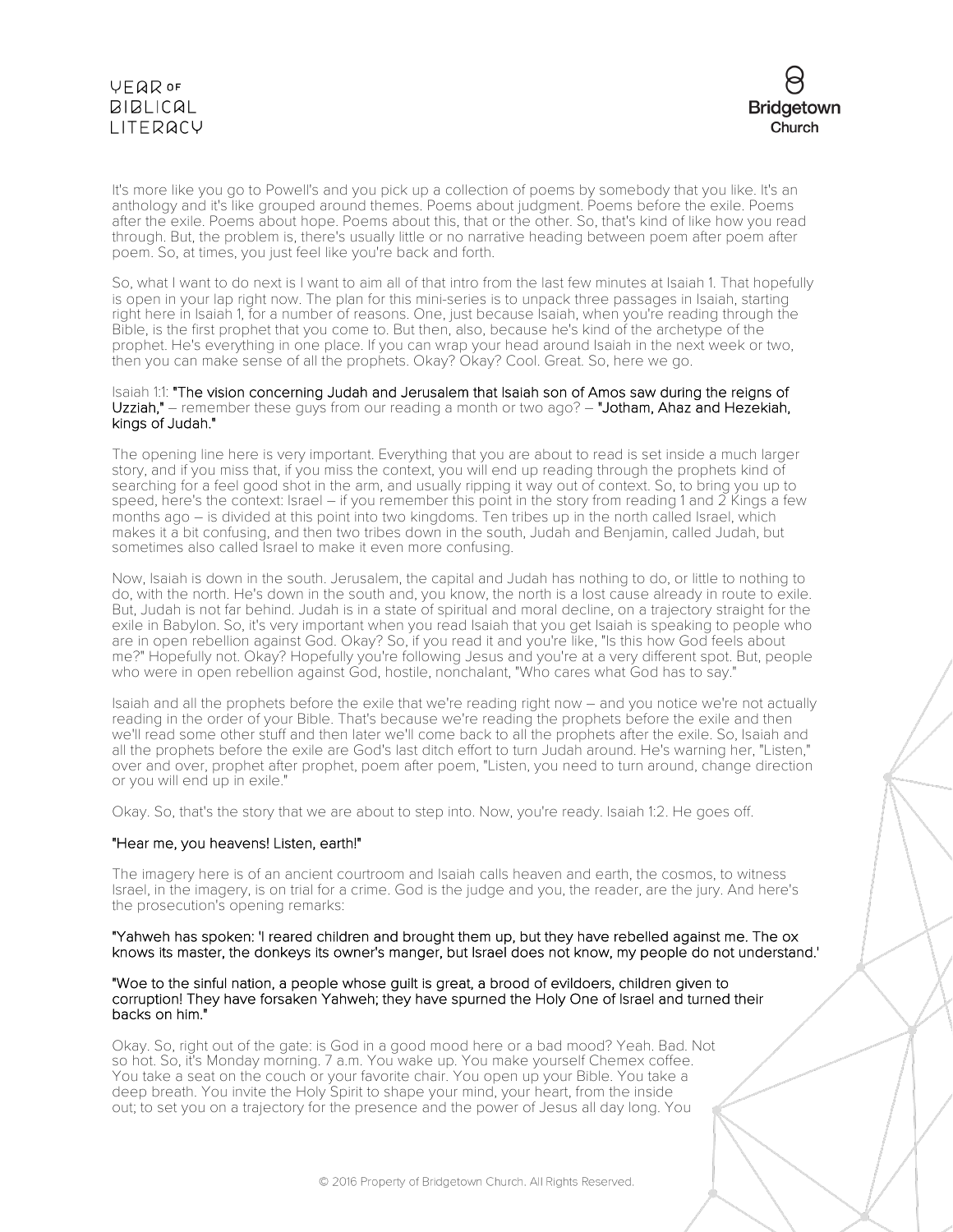

ask God to speak over you and you start to read and, 10 seconds later, you're reading, "Woe to the sinful nation, a people whose guilt is great, a brood of evildoers, children given to corruption!" And you're just like crying in your coffee at that point. Like, "What is this? What did I do? Did I oversleep? What did I do? What is God saying?"

So, you just skip to Matthew and call it a day. The reality is not a lot of us wake up in the morning and read Isaiah or Jeremiah or any one of the prophets. In fact, a lot of us don't like to read the prophets and one of the reasons – let's just call out the elephant in the room, okay? One of the reasons is because God, in the prophets, is angry a lot. Not all of the time, but a lot of the time. And He even sounds, at least to me, mean a lot and ticked off and like He just has all this emotion. And, in particular if you're kind of a millennial like me and you're from the west coast where we're all like nice to each other and we drive a hybrid or I ride a bicycle. Like, "Ding, ding!"

Whatever. You know. And you're a millennial and we're not even into politics because it's mean and everybody's so mean. I'm just like, "Gosh. I don't disagree with you. No, of course not, man. You want to get a matcha latte?"

Whatever. You know? So, to get mad at somebody is unloving in the world that we grew up in. So, we read this and we just kind of think, "God, why are You so upset? Just take a night off. Pour Yourself a glass of merlot and just watch a little Netflix, God. You just need to take a deep breath, okay? Why are You all worked up?"

Now, part of this is just because we're reading an ancient Hebrew prophet. He's not like a late-modern, west coast millennial who's all chill or whatever. This is an ancient Hebrew prophet out in the desert. It's a time of violence and bloodshed and injustice. So, he's torn up. And that's a huge part of it. But, here's the thing even once you explain that part away: the genius of the prophet is the prophet exposes you and me to the heart of God. To what one scholar that I read recently calls "the divine pathos." And, by that, he means "the inner emotional world of God."

Like, we forget this a lot that God is emotional. God feels and God feels deeply. God is not an idea or a doctrine in a systematic theology textbook or a force out in the universe. No. God is a person. When I say person I don't mean a human being like you or me, I mean a relational being. He is a person and He has feelings. Good, bad, highs, lows. He gets angry and sad. Actually, the first emotion that we read here is one of sorrow. "I reared children and brought them up, but they have rebelled against me."

Like, God has highs and lows and joy and peace and anger and betrayal and jealousy and excitement. God feels all of that. Now, God's not fickle like you are I are. He's not immature. He's mature. He's not selfish and He doesn't brood and He's not in a funk for a day or two like some of you or a decade or two like others of you. God's not like that. But, God is emotional. And we see this in Jesus. If you don't believe me, read Matthew, Mark, Luke and John. Jesus is not Spock. Like, "Do not worry."

That's not Jesus. Like, Jesus goes around and there's tears in His eyes. I think of John 11. He's literally sobbing, weeping from the gut out over the death of His friend. Or I think of Matthew 23 where Jesus is angry and He's just ripping language right out of Isaiah. "Woe to you. Woe to you. Woe to you."

That's not like hipster Jesus that we're into. That's like spittle out of the mouth, angry eyes Jesus that we just don't really like to talk about. But, Jesus is not Spock. Jesus is an emotional being. That's what God is like. And so, the prophet, of course, as an envoy of God, is emotional. He feels and he feels deeply and what he feels is what God feels. He is tapping in with poetry to the heart of God Himself. Our problem is that we're not emotional enough when it comes to our relationship with God. We've grown numb, bored, nonchalant, lackluster and, as a result, we start to slide off course. We need the prophet's emotional voice to break through and wake up our heart and mind.

But that, of course, raises the question: what exactly is God so angry about here? Why is He all up in arms? Well, there are three major things that God is angry about in Isaiah and in all of the prophets. And we see all three right here in chapter 1. And all three, I would argue, have staggering implications for you and me a millennium later on the other side of the world as we are practicing the way of Jesus.

Now the first is – if you're taking notes, go ahead and right this down – breaking the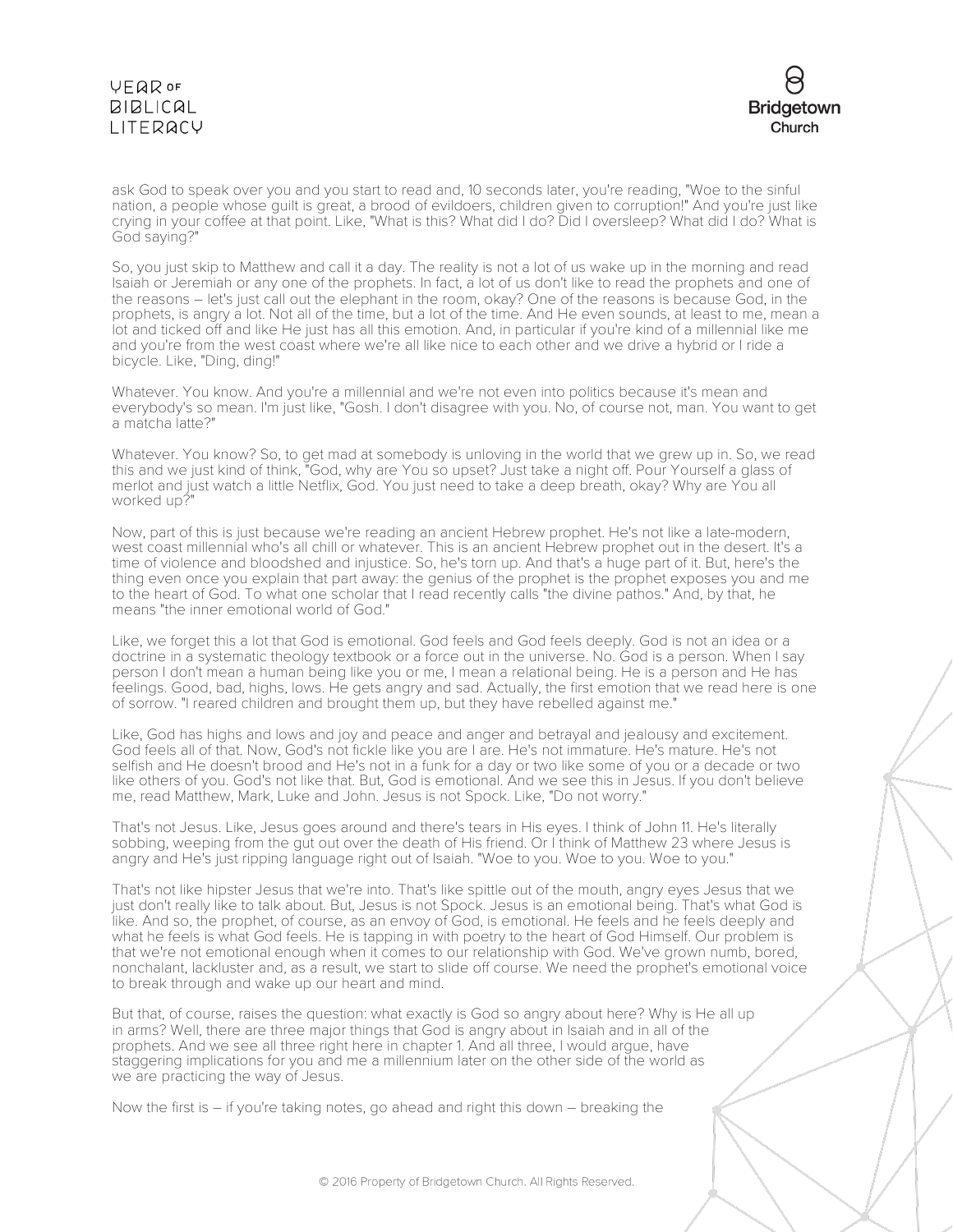



covenant. Israel is in a covenant with God. Meaning she's locked in relationship with God Himself. A covenant is essentially a promise to be in relationship with somebody. So, it was a huge part of the ancient world. Not so much today. The closest thing we have to a covenant in the modern world is marriage. Like, "Will you, through death and sickness and health, poverty and all of that, will you so promise?"

"I will," or "I do."

That's the closest thing we have to a covenant. And God made a covenant with Israel at Mount Sinai. "I will be your God and you will be my people." That's the famous line, a refrain, all through the Bible. And, you know, Israel's end of the bargain was the Ten Commandments. And you know the story. God was faithful; Israel was unfaithful. And there are two metaphors that you read here in Isaiah and all through the prophets for God and Israel's relationship. The first is that of a family; of a father and his son or daughter. We just read that in verse 2.

#### "'I reared children and brought them up, but they rebelled against me.'"

So, in this metaphor, Yahweh is like the dad, Israel's like the child, the son, the daughter, and Yahweh is this loving, good father. But, Israel has rejected God and said, "I want nothing to do with you, dad. Get out of my life."

And God here is hurt and He's wounded deep inside and He's emotional as if you're a parent. You and only you know the depth of your feeling that you have for and about your son or your daughter or your kids. That's how God is. The depth of feeling that God has for Israel. The other metaphor all through the prophets is that of marriage. We just finished Hosea this morning. And in Hosea's metaphor, Yahweh is like a faithful husband is Israel is like Hosea's unfaithful wife. Like, a good, loving husband, but the wife is cheating on her first love and goes off to become a prostitute. It's just unthinkable. Hence the semi-violent emotion at times here in the prophet.

Have you ever been in a divorce court? Have you ever known people really well that we're going through a divorce? Most of the time it is semi-violent. It's just nasty and anger and bitterness and betrayal and jealousy and hurt and people are wounded at the core of who they are. I mean, some of you know from experience. Your mom, your dad or your own story. It is just gut-wrenching. Like, that's the kind of emotion that literally bleeds onto page after page in Isaiah and all through the prophets. God is like this wounded lover, so in love with Israel, but just rejected by His bride. And the prophets are, what our good friend Dr. Timothy Mackey, calls "covenant watchdogs." Meaning, over and over again, the prophets call Israel back to her relationship with God.

"Come back to your father; to your dad. Come back to your husband; to your lover. Come back to your God."

The point for you and me is that God is passionate about His relationship with His people; with you and with me. God's love for you is fierce. It is fierce. The opposite of love is not hate, it's apathy. And that's why love and anger are not at odds with each other. If you love somebody, when stuff goes sideways in a relationship, you get angry, you get mad because something comes up from the depth of your being. So, God's love for you, love for me, love for His people is fierce to the core.

So, that's the first thing. For breaking the covenant. Second, if you're taking notes, is for injustice. Skip down to – I don't have time for all of it – verse 10. God goes on to say this:

Isaiah 1:10: "Hear the word of the Lord, you rulers of Sodom; listen to the instruction of our God, you people of Gomorrah!"

And by that He means "people of Jerusalem."

So, this is just not what you want to hear from God.

"'The multitude of your sacrifices–what are they do me?" says Yahweh. 'I have more than enough of burnt offerings, of rams and the fat of fattened animals; I have no pleasure in the blood of bulls and lambs and of goats. When you come to appear before me, who as asked this of you, this trampling of my courts?'"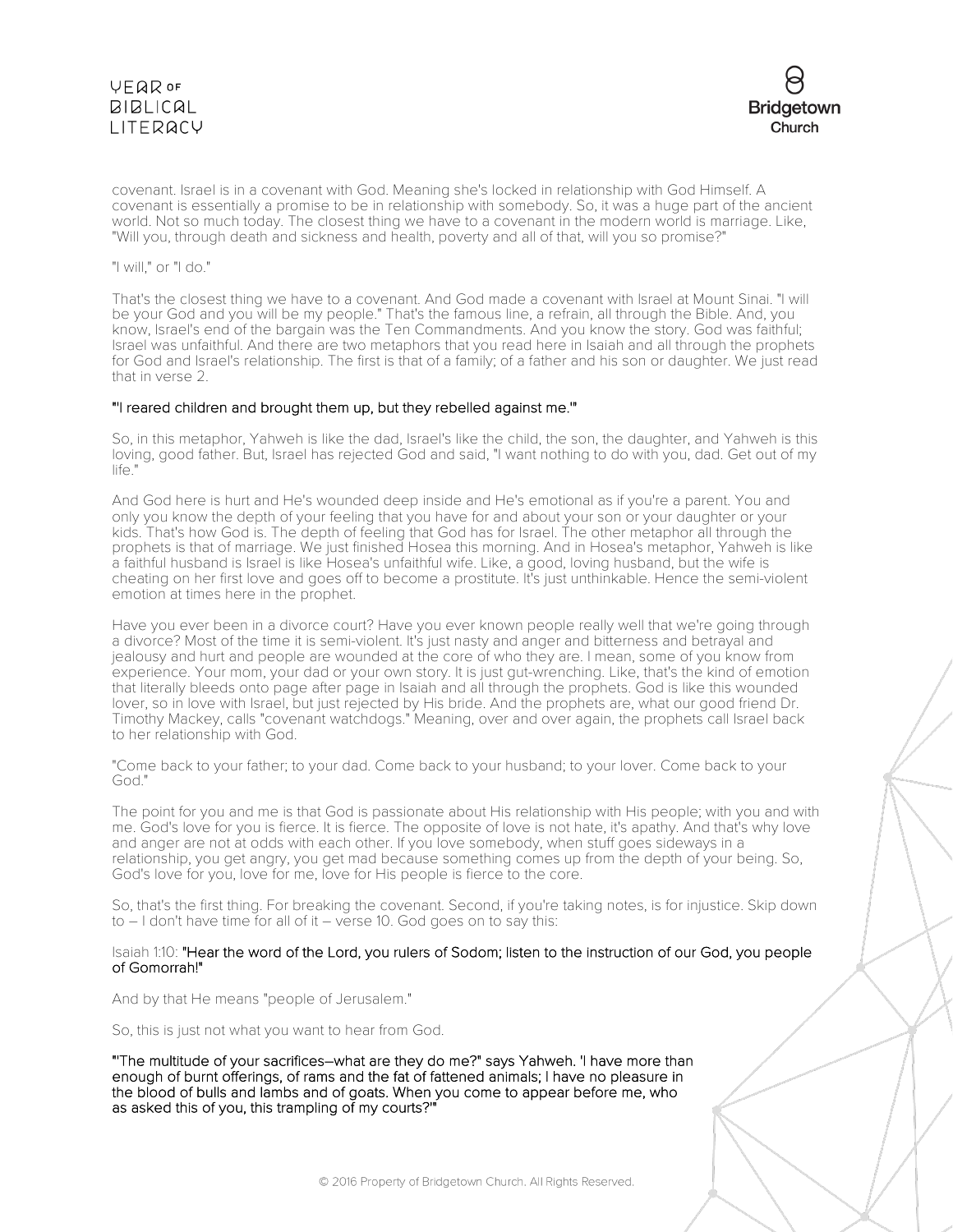

Okay. So, remember, Judah is in open rebellion against God, okay? Hostile. But still, she is at the temple every single Sabbath to make a sacrifice and worship. You see the incongruity there? And God is like, "What in the world is up with this?"

But, she still wants God to bless. Isn't this so how we are? We want to do our own thing. Like, "God, it's my life. I'm okay. Thank you. Mind Your own business."

But, we still want God to bless us. So, we come to church or we tithe or we read our Bible in the morning or we take the bread and the cup or we pray and we sing a little bit. "Come on, God. Come on." And then we go back to our life as it is. And God just sees right through all of that facade. I mean, He just sees right through to the heart. Which is why He goes on in 13.

### "'Stop bringing meaningless offerings! Your incense is detestable to me.'"

You would light incense at the temple to pray and also to cover the stench of all the sacrifice of all the dead animals.

"New Moons," – that was a monthly day of worship – "Sabbaths..." – the weekly day of rest and worship – "'...and convocations–I cannot bear your worthless assemblies. Your New Moon feasts and your appointed festivals..." - that thing you do at church once in a while or whatever - "...I hate them with all of my being. They have become a burden to me.'"

"I am just tired. I'm weary."

Can you imagine God saying this to Bridgetown about church? That's horrific.

"'When you spread out your hands in prayer, I hide my eyes from you; even when you offer many prayers,'" – "Da, da, da, da, da. I'm not listening."

Like, that's actually really immature. That's probably not the right tone there, but that's what He's getting at. God is just fed up. He's over it. And, if you know where this is in context, this is after hundreds of years of God calling Israel to the covenant. And God's just done. He's like, "This is just ridiculous. I'm done."

Now, okay. So, all of that set up, what is God so angry about here? Like, okay. Breaking the covenant. But, what is God so up in arms about? Well, look at the next line. End of 15.

### "'Your hands are full of blood!'"

That's double entendre there. So, on one hand your hands are full of blood because you're at the temple and you make a sacrifice and you slit the whatever's throat. But then, also, it's the blood of injustice. Keep reading.

### Isaiah 1:16: "'Wash and make yourselves clean. Take your evil deeds out of my sight; stop doing wrong. Learn to do right."

In Hebrew, that's this word "tsaddiq." It means "righteousness" and it means "right relationships with the community at large and in particular with the vulnerable in the community."

It's like, "Do right. Take care of the vulnerable. Seek. Go after. Pursue justice.

### "'Defend the oppressed.'"

Or, that can be translated, "Fight the oppressor."

#### "'Take up the cause of the fatherless;'"

"The orphan, that kid without a mom and a dad here in the city in the foster care system or on the other side of the world in an orphanage down in Nicaragua or whatever, do something about that. Don't just stand there. Get off your butt and go do something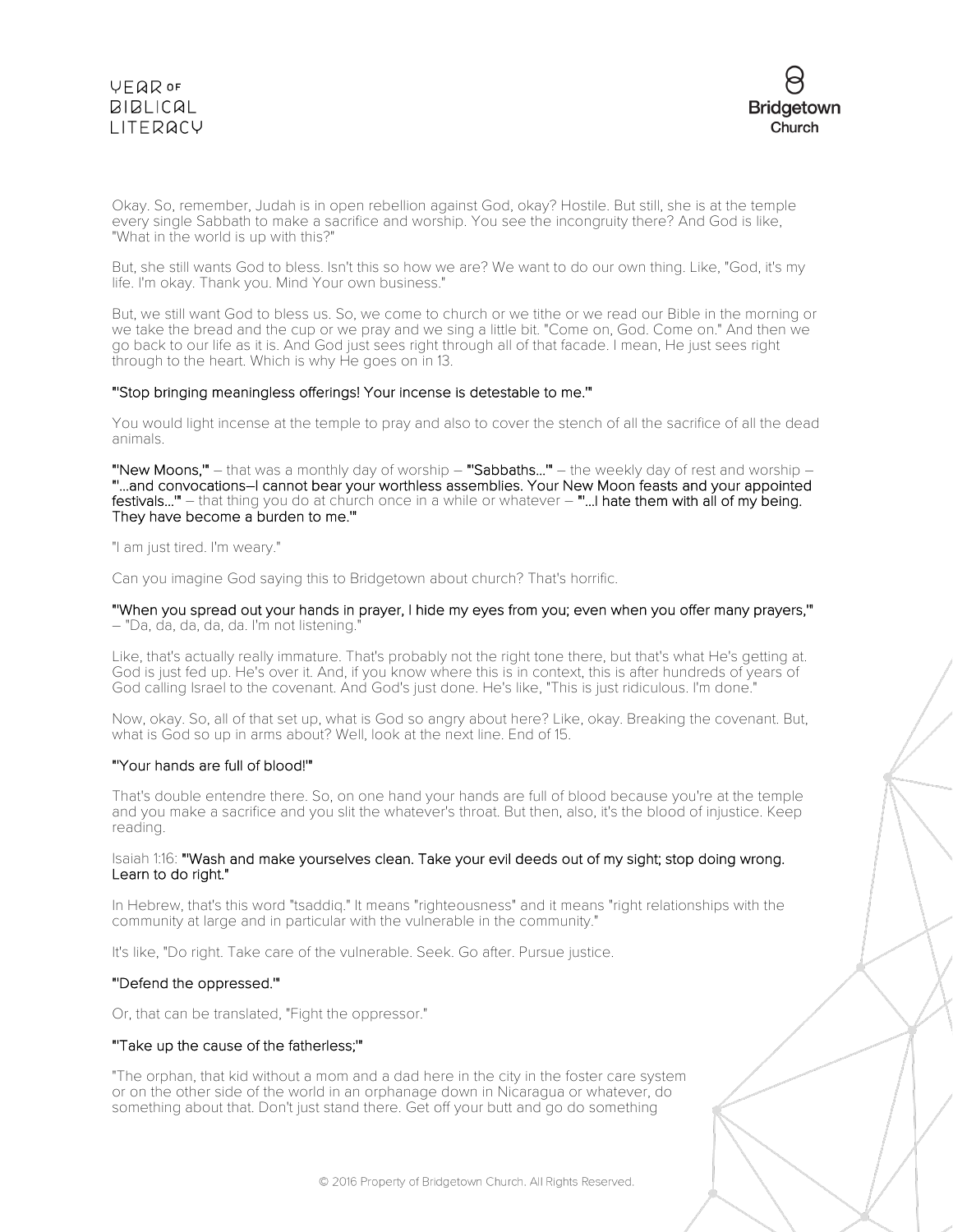

about it."

## "'Plead the case of the widow.'"

There's all sorts of noise in the news this week about inequality between men and women in the workplace, in particular in Silicon Valley. I mean, it's 2016 and it's still a huge problem. Take that, multiply it by a thousand. If you were a widow in the ancient Near East, you had little or no way to make a living other than your body and sex. And you were easy prey for the oppressor.

## "'Plead the case of the widow.'"

God is saying, "Care about those that society at large does not care about at all. And God is just worked up. He's angry about what? Not about Himself at all. This is not a selfish anger. This is an unselfish anger. He's angry about injustice; about the treatment of that quadrilateral. The orphan, the widow, the poor and the refugee. Nothing makes God angry like the mistreatment of the orphan, the widow, the poor and the refugee. This has massive ramifications for you and for me living millennia later in America in the era of globalization.

So, you know your stuff. Globalization is only a few decades old, really. It started out as this great idea. "Hey, what if we outsource everything to the other side of the world, southeast Asia, Africa, South America or whatever, and everything gets cheaper for us here in the West and we get to buy not one t-shirt, but fourteen and then people around the world get a job and climb out of poverty."

It was this great idea that has been a colossal disaster at a global, historic scale. The truth is the rich ended up richer and the poor ended up poorer. Our clothing is now 20% cheaper than it was in the 1980's. Like, just do the math in your head. I'm really bad at math. So, imagine in a creative way or whatever your style is, like, if you were living in 1980 it would cost you more to buy the exact same clothes that you're wearing today. And it's not because clothes are cheaper, it's because clothes are cheaper for us. It's the exact same cost. This is the world that we live in. The clothes we wear, the shoes on our feet, the food we eat, the phones we carry around in our back pocket are often – not always – deeply connected to injustice around the world.

And at times it just feels not only gut wrenching, but like a lost cause. Like, "Who are we to stand up against the multinational corporation and unfair trade and debt and all of that." Like, who are we? One man, one woman, one family, on missional community, one church. Like, who are we? And that's why I love small, tangible expressions of justice like Compassion International. Like sponsoring a child. All of you can do that. It's like thirty-something bucks. All of you can do that.

My family and I sponsor one little girl in Zambia. Have for actually 10 years now. She just graduated from high school. She's enrolled, now, in college. She wants to become a nurse. We're trying to get her a visa to come visit us for a summer, which would be so fun. Pray for that if you think of it. It's been such a great journey for me and for my family, because it connects our heart and our family with the staggering disparity between our life here in Portland and her life there in Sub-Saharan Africa.

Honestly, a lot of you know I have a daughter that's adopted. The reason we adopted four years ago was because every year – I read through the Bible every year – I remember for years, every year, I would get to the prophets and I would just read over and over and over again about God's heart for the fatherless. And, at first it was like, "Oh, wow. That's kind of Bono-ish, but cool. Whatever."

And then it started to get under my skin. Like, after a while as you hang out with Jesus and you hang out with the Bible, you realize to follow Jesus you have to do something for the fatherless. You have to sponsor a child or adopt or anything in between. You have to do something to partner with God's heart for the fatherless. So, this morning, it was just such a special time. We woke up early, not of our own free will or volition, but because our three kids just like, "Happy Mother's Day!"

It's like, "It's six freaking a.m. But, that's great, kids. Good job."

So, the kids are all on the bed and they all had cards that were all ready to go. And you know, as a kid, you just can't wait anything. Like, they came home from school Friday with all these cards and they were like, "Mom, here's your Mother's Day card," and she's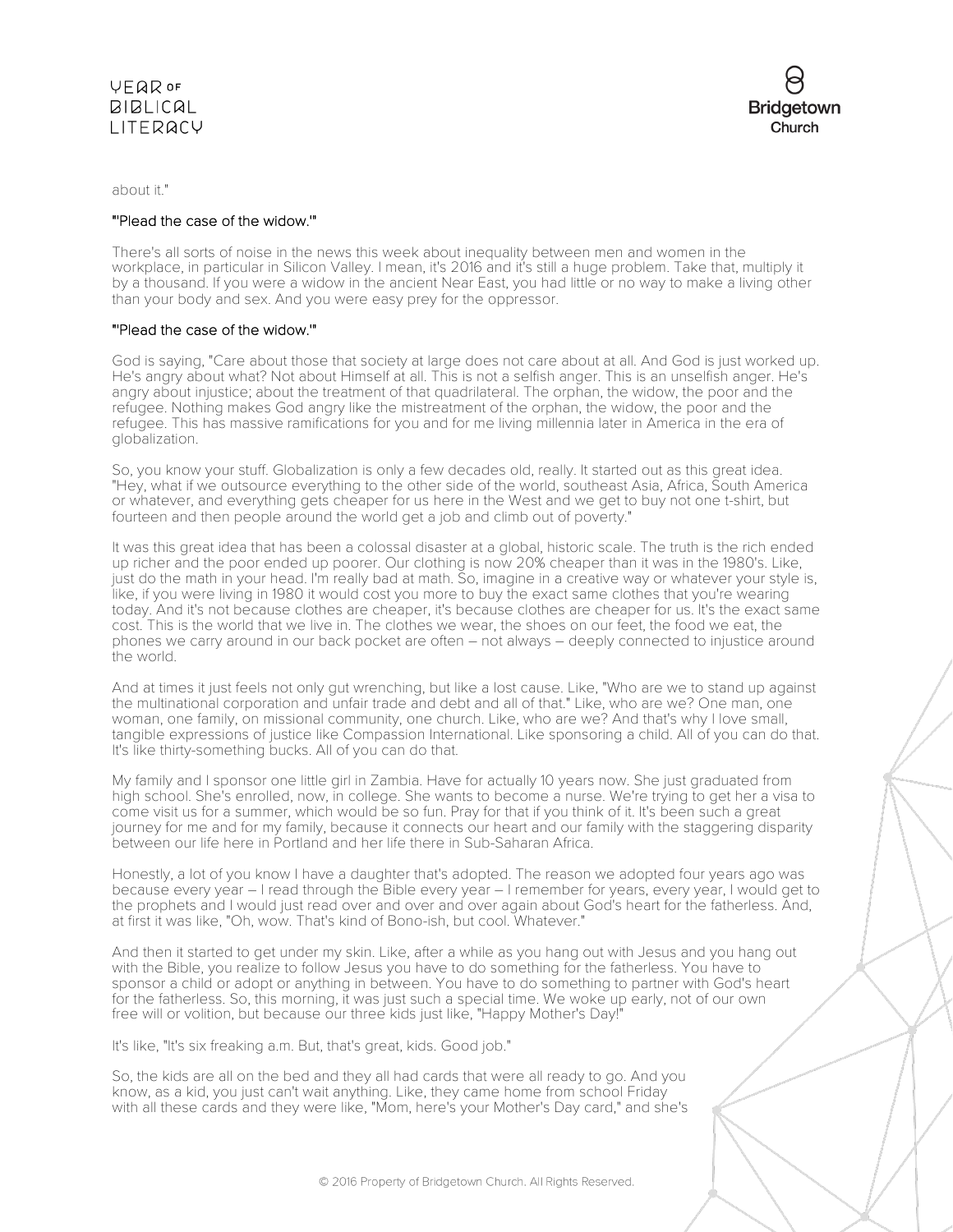



like, "No, no, no. You have to wait."

And they're like, "No, please!"

So, she made them wait. So, literally first thing this morning the kids rush in and all the kids are on the bed and here's your card and here's this like... hideous necklace we made you that's like, oh, so bad.

But, I love your heart, kid. I love your heart. Wow. You are not an artist yet. So, we're there and we're on the bed and I'm half awake and there's my daughter and she's Ugandan, so she's clearly not from me. And she's a beautiful, beautiful little brown girl and just this huge smile on her face. I'm just like, here she is on Mother's Day. She has a mom. She has a dad. She has brothers. Well, I'm not sure if that's a good thing or bad thing. But, she has brothers and she's loved. And our family has all sorts of problems and issues, but she is loved. I think she is pretty well loved. And then I got up and I made coffee and I read the end of Hosea this morning. I love that line. "In you the fatherless find compassion."

Like, that's the God that we read about. But, for every Sunday – that's my daughters' name – there are who knows how many others with no mom, with no dad, with no roof overhead, with no breakfast to eat in the morning, in poverty or whatever. And that is something that God is angry about. God has feelings about that. God's not like how you are or how I am. When I read the stats about the number of kids in global poverty I'm like, "Wow. That sucks. Umm, want to go get a beer after at Tilt? Wanna like hang out?"

Like, right through like there's no empathy. God is not like that. God is just torn up from the inside out and He's angry about it, in particular the connection at times between His people here in the West and injustice around the world. So, secondly, injustice.

And then finally, if you're taking notes, is idolatry. So, breaking the covenant, injustice and then idolatry. Look down to the end of the chapter at Isaiah 1:27. God goes on to say this:

"Zion will be delivered with justice," – there it is again – "her penitent ones with righteousness." – There it is – "But rebels and sinners..." – those who want nothing to do with it – "...will both be broken, and those who forsake Yahweh will perish.

"'You will be ashamed because of the sacred oaks in which you have delighted; you will be disgraced because of the gardens that you have chosen. You will be an oak with fading leaves, like a garden without water. The mighty man will become tinder and his work a spark; both will burn together, with no one to quench the fire.'"

Wow. That is intense. Now, this whole little section here is a reference to idolatry. Particularly the worship of the Canaanite goddess of fertility, Ashtoreth. So, people would go to a garden-like area and have sex with a shrine prostitute in front of the sacred oaks of the goddess Ashtoreth in the hope of getting pregnant. And notice here that at the beginning of the chapter, people are at the temple worshiping Yahweh and then, by the end, they are at the sacred oaks worshiping Ashtoreth. Can you see the incongruity there? The temptation for God's people has always been "God and" not "God or." Meaning most of us don't want to pick between Yahweh and our other god of choice. We want to worship Yahweh and worship something else too or someone else too.

That was the temptation in the ancient world and it's still the temptation today. "Sure, I want to follow Jesus. Absolutely. I just want to have sex with my boyfriend too. Sure, I want to follow Jesus. Yeah. I'm all in. I just... my money is my money. Keep your hands off of it, God. Sure, I want to follow Jesus. But like, humility? No, man. I 'like' myself on Instagram."

You know that Trinidad James song? It's so good. And, by the way, if you've done that, I hope you just feel so much shame and guilt. Like, I think that is from God, actually. I'm not sure. It's not "God or," it's "God and." We want to have our cake and eat it too. And that is what the Old Testament writers call idolatry.

So, to back up for a minute, why is God so angry? Well, one, for breaking the covenant. Like, He's locked in relationship. He's passionate about His people who are off in left field. Two, for injustice. In particular, the care for the orphan, the widow, the poor and the refugee. And three, for idolatry; the worship of another god. And even though I don't like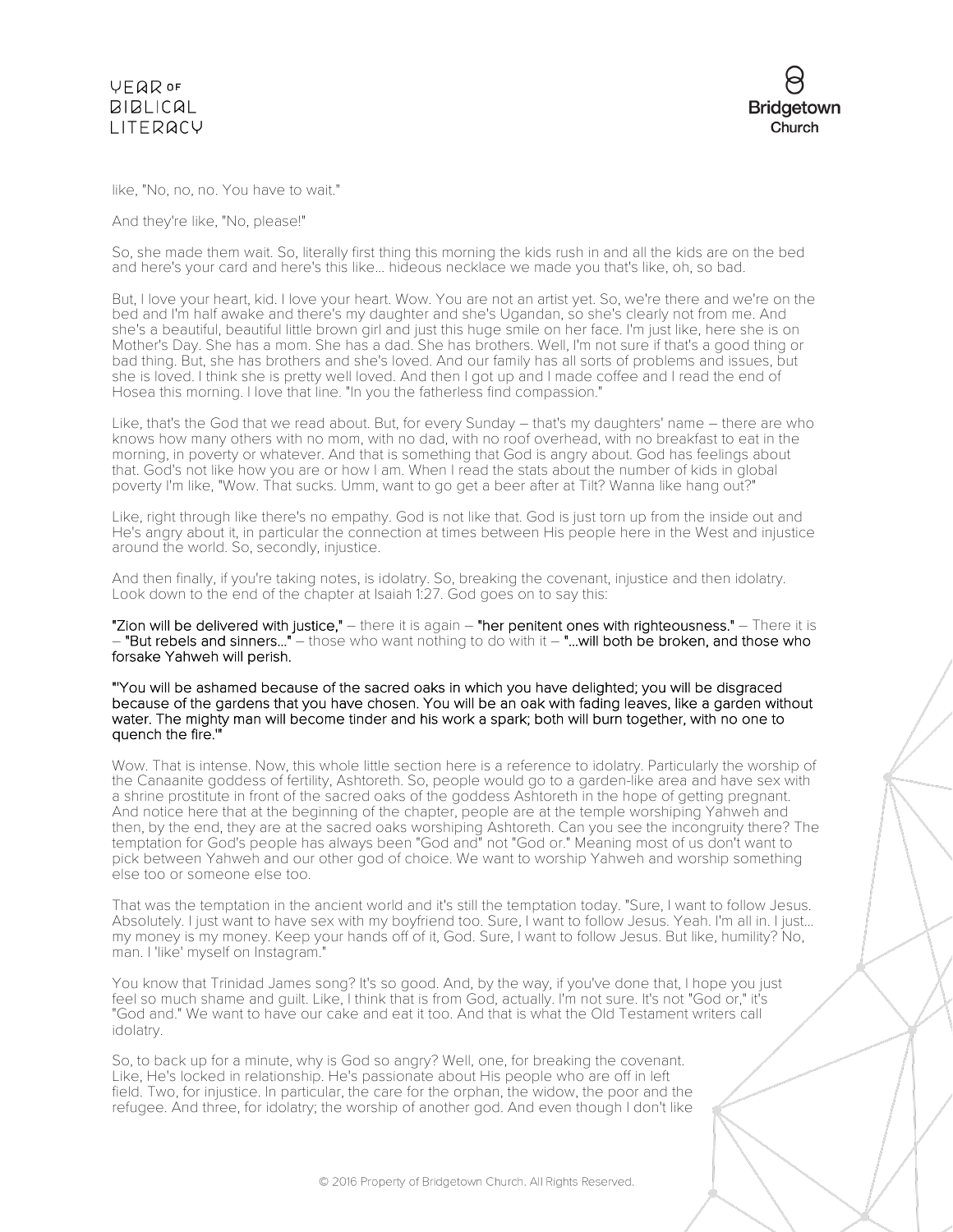

it when God gets angry – I don't like to read this at all. But still, the deep, gut emotions of God that we read in the prophet have a role to play. They shock us out of our apathy. One of the great temptations for the people of God has always been apathy. Especially in a great city like Portland. I love this city to death. It's so hedonistic, and I don't even mean that in a disparaging way. But, we are literally full of food and drink and everything in between that, literally, it's like we've lost our hunger, our thirst, for God Himself and we just grow complacent, lazy, bored, numb.

There's a cycle that we see all through the Bible and down through history: apathy leads to compromise leads to decline and, in the end, it's tragic, leads to death. Apathy, compromise, decline, death. You can chart that in the story of Israel and there's a chance you can chart that in your own life or somebody you know

The prophet, listen, he breaks through, just with his piercing, ear-splitting poetry, practically screaming at you with a megaphone turned up to 11, "Wake up out of your apathy."

The the prophet, things that are minor to you and me are major. The prophet has a deep sensitivity to email – I'm sorry, to evil. Wow. That's like... where did that come from? I hate email. Maybe that's what it is. I don't know. It's a deep sensitivity to evil. Oh my gosh. You remember like, okay, 10-15 years ago, and some of you are too young to remember this, so just show me a little grace. But, 10-15 years ago, before the era of Spotify, okay? So, even when iTunes was out, but it was new. Remember when you got a new record or a new album and you would burn it to disc? Remember that back in the day? It was like "burning disc" and it was the radioactive sign? Anybody remember that? Twenty-five and up you're like, "Yeah." Everybody else is like, "Wait, what?"

So, remember, music was expensive, a CD was 18 bucks or something back in the day. And I played in bands for years. I love music. I would always have friends who would offer to burn me a CD. Now, it was illegal. Remember the video? Like, "Piracy is a crime. You wouldn't steal a purse."

And we all laugh or whatever. Remember that? Oh, yeah. But, the thing is everybody would do it. So, I had this one good friend in particular who was like a muso and just impeccable taste in music and he would always be like, "Man, do you want the new this?"

And I'm like, "Uh, no. No. No. Stop it. Stop it. It's illegal. No."

"But, dude. Everybody's doing it. Everybody's doing it."

And sometimes, I would give in. But, rarely. Rarely. Most of the time I would actually follow Jesus. But, there's some – do you remember that? It's weird. There's some unwritten rule of the human psyche that says if enough people do something, it's not really wrong anymore. And it all starts with apathy. And then we compromise when we grow emotionally numb to the reality of sin. The voice of the prophet cuts through all of that. Through all of our apathy, through all of our compromise. Through all of our numb. Debt. "Ah, it's not really a big deal."

The voice of the prophet cuts through and says, "No. It is a big deal. And he's passionate and he's angry and he's upset and he's torn and he's sad and he has the courage to call sin out as sin and to call you and me to take our relationship with God seriously. Once again, Heschel says this:

"The situation of a person immersed in the prophet's words is one of being exposed to a ceaseless shattering of indifference and one needs a skull of stone to remain callous to such blows."

So well said. And we need the voice of the prophet in both the Bible and in the church. In the Bible, prophets take up as much space in the library that is Scripture as the New Testament does. But usually, we relegate it way off to the said. But, every year, there's something so good for you and me here. Every year, as I'm reading through the Bible, when I get to the prophets, something happens in me and it's not always comfortable. In fact, it's usually uncomfortable. But, reading the prophets makes me take a long, hard look at my life. Because you can't help but as you read accusation after accusation after accusation, you can't help but me like, "God, is there any of that in my life? I don't think I'm in open rebellion, but am I?"

And you know what? That's actually not all bad. If you degrade into guilt and shame and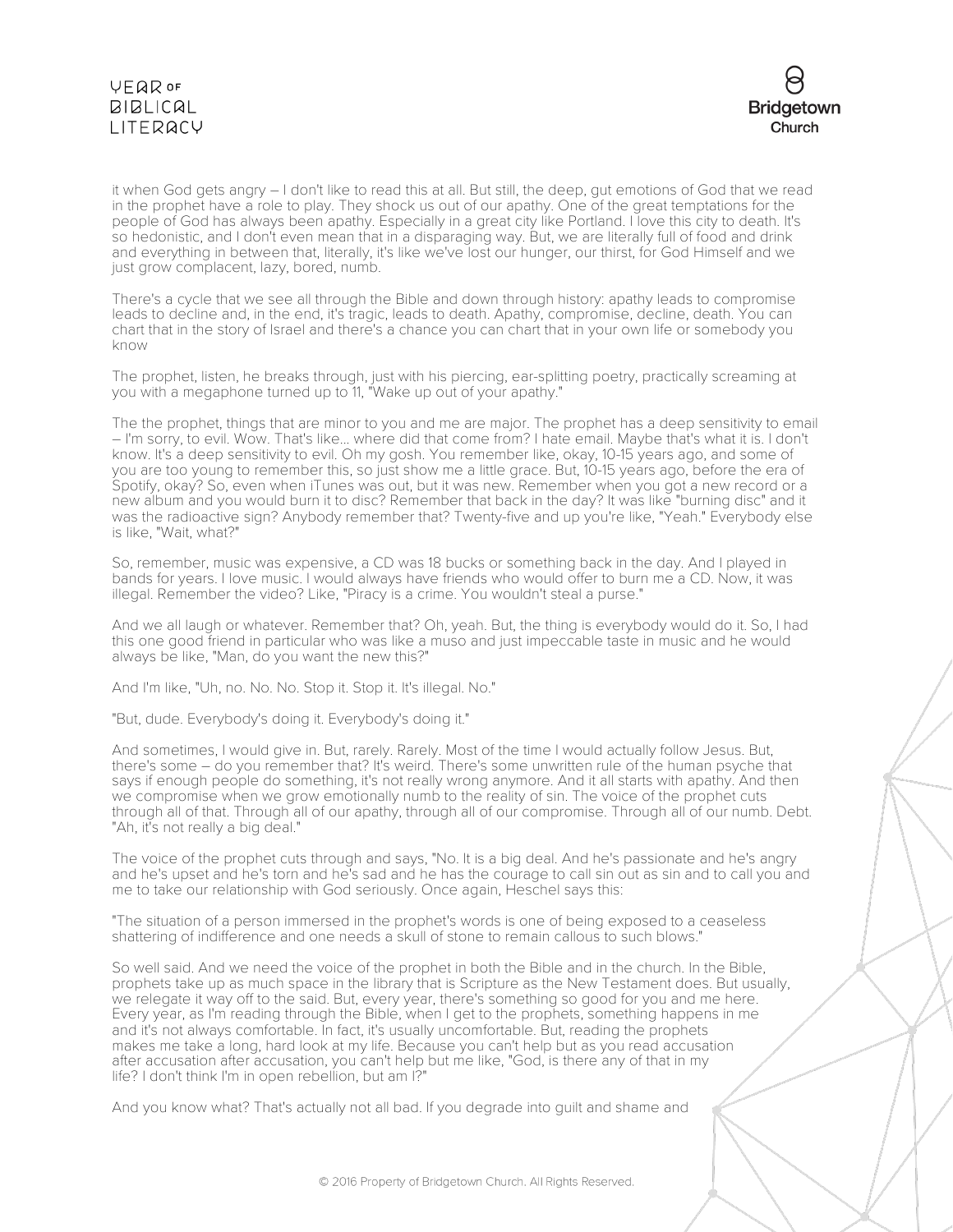

fear and insecurity, that's unhealthy. But, it's not all bad to do a little soul searching from time to time. We need the voice of the prophet in the Bible and we also need the voice of the Bible in the church. So, we don't have prophets like Isaiah anymore. What I would call "Prophets" with a capital "P" who speak and say in the first person, "God says..." and then write it down and we call it the Bible. Like, none of those anymore. But, we do have prophets with lowercase "p" or men and women who are prophetic, who play a like, similar role in the church today and in the Kingdom of God. Who have an ear towards the Holy Spirit and an uncanny ability to hear from God. I mean, we all have the ability to hear from God, right? But, some people just have an uncanny.

We all the ability to prophesy. The New Testament makes that crystal clear. But, some people just have this gift for it to hear from God and then pass along His heart and His mind to the Church. Some of you have this gift. You're hard wired by God to play this role in the Church. Some of you know it. Others of you actually don't know it yet and you will discover it soon. Some of you are really good at it. Others of you are still in route. You're still practicing and it's all new and awkward for you and that's okay. But, if this is you, you need to cultivate this gift. Come to pre-gathering prayer at four. Get around other people who have the gift. Join the prayer team. That's a great place. Start to exercise that muscle. We need your voice.

Because, there is this temptation – and it's been around as long as the Old Testament – to kind of silence the voice of the prophet. Like, that would happen all the time. I think of Jeremiah who was literally shut in a dungeon underground, like locked up with bread and water because the people did not want to hear what he had to say, because it was not self-help, it was not feel-good, it was not pat on the back. "Shut up. Get him out."

And even in the New Testament, where so much has changed and now we have the Holy Spirit and our heart is right from the inside out so we don't have to read "judgment, judgment, judgment," almost in a very different place as the people of God. But still there's that line in Paul's letter to the church in Thessalonica, "Don't quench the Spirit; don't treat prophecies with contempt."

Man, because there's a temptation to say, "That's weird," or, "I don't want that," or, "Man, you're kind of funky," or, "I'm okay. I'll just do my own thing."

Man, don't. When you do that you quench, you put out the fire of what God, the Holy Spirit, is up to in your life, in your church and in your community. But, we do it a lot because the prophet is not always a shot in the arm. A lot of the time he is. Paul writes that prophecy's exhortation is comfort and encouragement. But, not always. And either way we need the voice of the prophet. Now, before we wrap up – and thank you for your patience with me – just notice one more thing. It's not all judgment. Okay? Not here in Isaiah 1 and not through the Prophets. There's a lot of judgment for sure, but the prophet is always oscillating back and forth between judgment and then hope.

Usually he starts with judgment and then he makes the shift to hope. The prophet is a bad news first kind of person. That's one of the reasons I like him. The best. The prophets, before the exile, are usually about 80% judgment, 20% hope, because Israel's just in open rebellion. Then the prophets after the exile are usually kind of flip-flopped. More like 80% hope, 20% judgment. Because now, exile is here and people are under the discipline of God and now are like, "Oh, God. We're so sorry. We need Your help now to come back."

You see that in Isaiah. The first 39 chapters were from the perspective of before the exile and so there's all this judgment. And then, in chapter 40, the entire timbre is literally 180 degrees in the other direction. Now it's after the exile. Opening line in chapter 40, "Comfort, comfort my people. Tell her her sins have been paid for, her hard service is completed. It's over. It's done. I will make a way in the wilderness."

Like, that's the opening part of the second half of the book. And we need to hear both. We need to hear, even though it's so unpopular, so not Portland, so not millennial or whatever, we need to hear about God's judgment. Especially now. Especially in a world of self-help Christianity where God becomes this cosmic life coach to cater to your every need and desire; to "maximize" your life where it's all about you. You are the center of God and His world. And, in particular, with our Portland kind of left coast progressive, educated view of God as this sappy teddy bear with a hybrid and a Coexist sticker on the back whose highest virtue is tolerance and for whom love means "I never get mad at anybody about anything."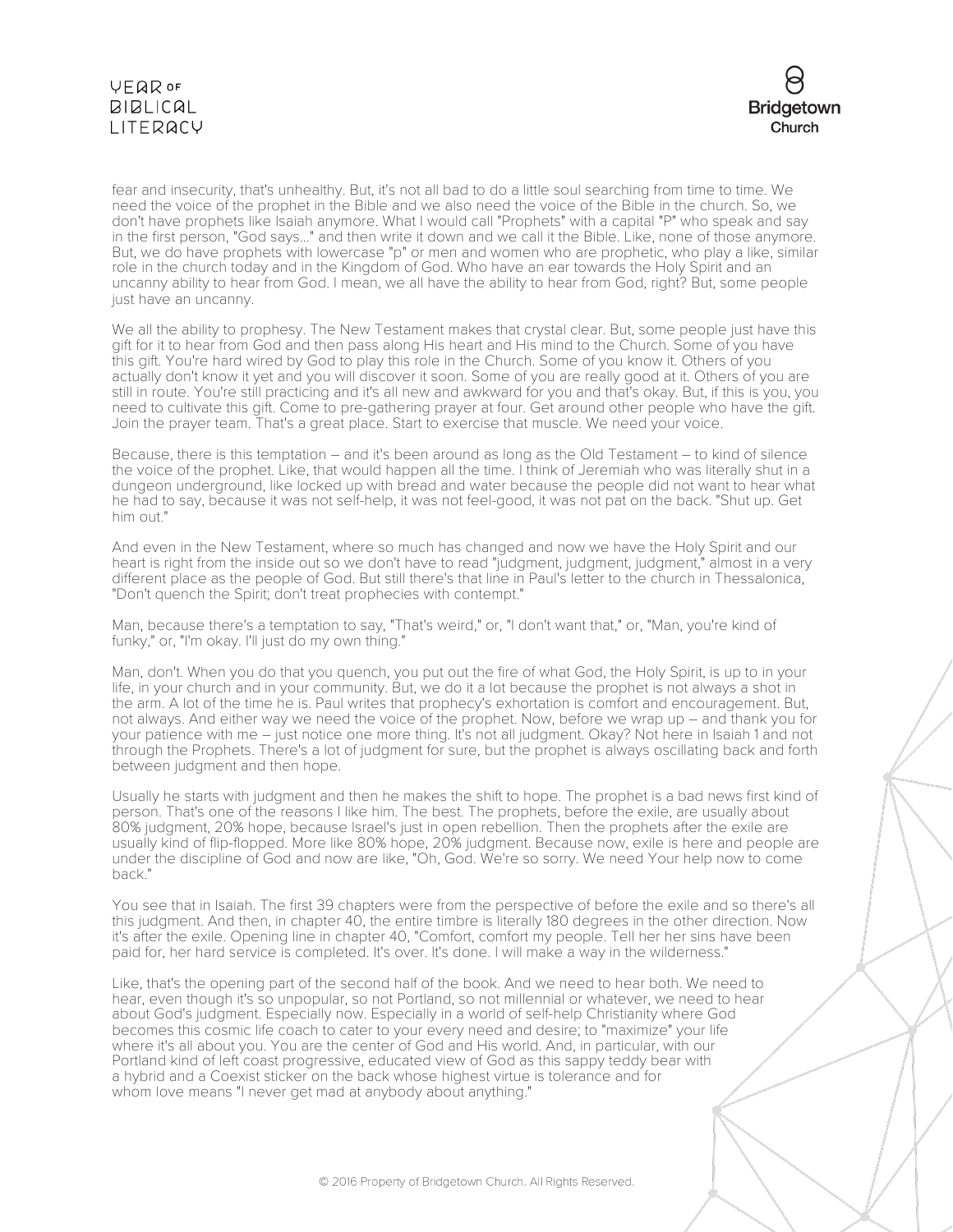

Like, this is so the air we breathe. And we need to hear about judgment. I think as a generation, and I mean that in an elastic term, we just don't talk about God's judgment a lot. I think my parents and my grandparents did a lot. If anything, too much. But, I think our generation just kind of sad, "No, that's not cool. Let's move on from that."

And part of it is because – with great respect for my parents and my grandparent's generation – I think they lost the heart behind judgment. Judgment, at least judgment on the people of God, all through the Scriptures, in the Old Testament and in the New, it is restorative, not punitive. Meaning God's end goal is always to fix something that is gone awry. Judgment is about healing. It's about God's attempt and agenda to put the world to rights. I mean, there's a great metaphor right here at the end of chapter 1.

If you look at Isaiah 1:21: "See how the faithful city has become a prostitute!"

### Isaiah 1:22: "Your silver has become dross."

Then, watch what he does with that metaphor. Skip down to 24.

### Isaiah 1:24: "Therefore the Lord, the Lord Almighty, the Mighty One of Israel, declares: 'Ah! I will vent my wrath on my foes and avenge myself on my enemies.'"

Which, by the way, here, is His people; Judah.

"'I will turn my hand against you; I will...'" – listen to this – "'...thoroughly purge away your dross and remove all your impurities. I will restore [you] your leaders as in days of old, your rulers as at the beginning. Afterward you will be called the City of Righteousness," – and, then again, there it is – "the Faithful City."

Wow. The metaphor here is of a refiner's fire. If you grew up in church, you know that metaphor really well. It's overplayed because it's so dang good. An ancient metallurgist would heat gold or silver up to a boiling point and then all of the imperfections in the metal – all of the stuff that was not gold or not silver; that was something else – would bubble up to the surface and then, at the right time, with skill and care and acumen, he would carefully scrap the dross off the top and then he would take the metal out of the fire. That's kind of like what God does with His people. With you; with me. He lets us go through the fire. Of a breakup, of a failure, of unemployment, of divorce, of disease. Not that He caused all of that stuff at all. Usually He does not. But, He lets you and I go through it and, in seasons of hardship – I mean, you know this – what happens is that all of the imperfections that are down deep in your heart and your soul all kind of rise to the surface and you start to see all of this stuff in your heart, your mind, your life that you had no idea was there.

You're like, "Oh my gosh. Look at all that entitlement I think God owes me. Wow. Look at my – I have no gratitude at all. Look at my anxiety. I'm rack-brained. I don't trust God. I just don't trust God at all. Wow. Look at my pride. And I thought I was so the center."

And all this stuff is there right in front of you at the surface. And then God, in His time, says, "Let's get rid of that. Let's get rid of that. You don't need that anymore. Whew. You don't need that anymore."

And then, in His time, He starts to take you out of the fire. This is what God does with His people. And this idea of judgment, a restorative judgment, is not just an Old Testament idea. It's all through the Bible; Old Testament and New. Jesus said more about God's judgment than any other writer in all of the New Testament. But, the one tweak that the New Testament writers make is when they talk about God's judgment and how it's restorative, one of the spots they go to a lot is this metaphor used all through the Old Testament in Job, in Proverbs, in Hosea we read it, about how God's judgment is like discipline. It's like God's a father and Israel or you or me, we're like a son or we're like a daughter and God's judgment is like discipline.

And this is something we just don't really talk about in the church. Like, the discipline of God. When was the last time people were like, "Hey, how are you?"

"Well, God's really disciplining me right now."

"Oh, that's cool. That's cool me. He must really love you a lot."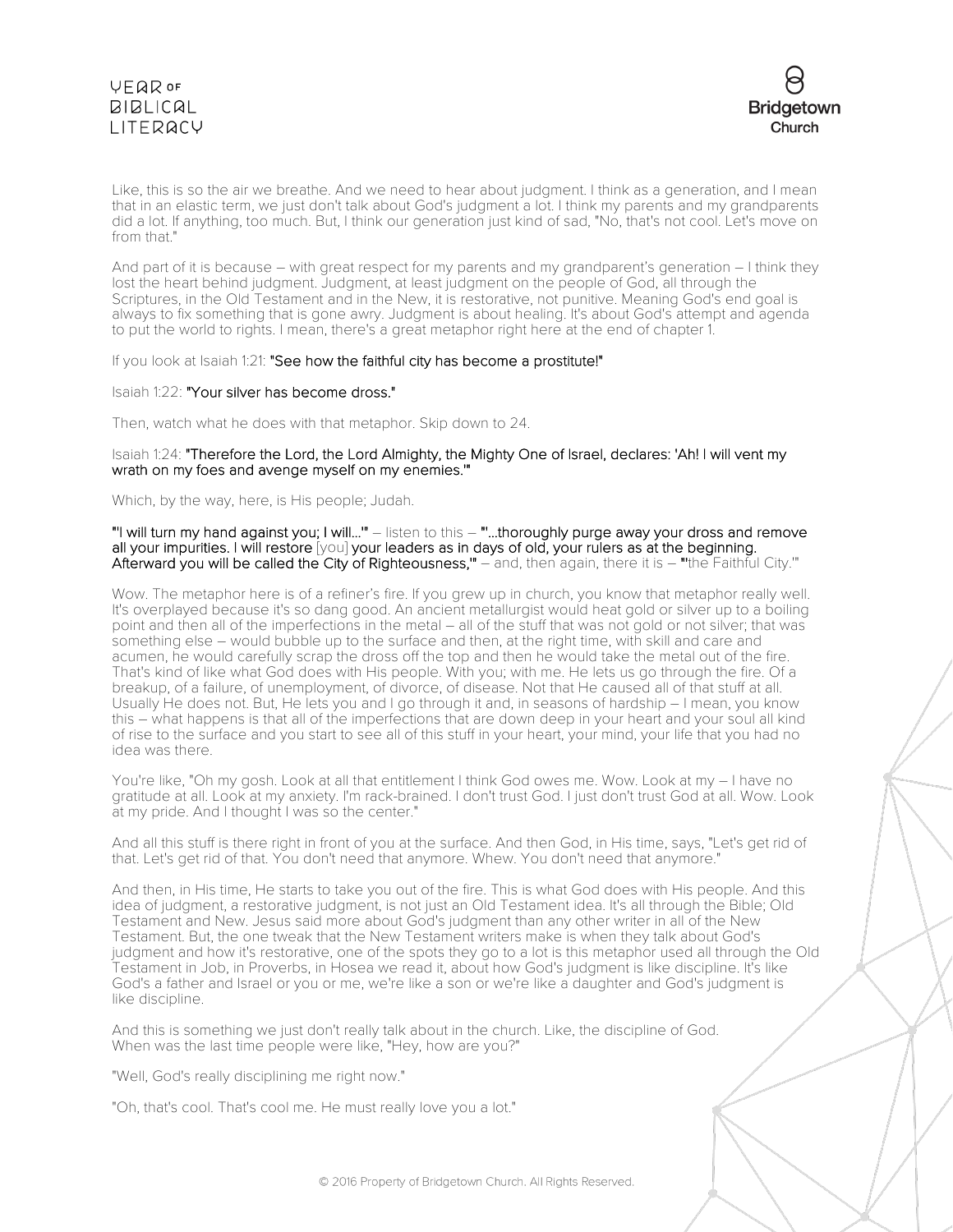

## "Oh, yeah. Oh, yeah."

"He's not read the book about how spanking's bad for kids nowadays. He's not read that yet."

Like, we just don't talk about this. This is all through the Scriptures. As a father disciples the son he loves, so our God disciplines you. No discipline seems pleasant for the moment, but painful. But, afterward, it yields fruit of righteousness. This week I had to discipline my oldest son. He's 10 years old. Don't tell him that I told you this. That's really passive-aggressive. Whoa. Okay. But, I have this great son; my firstborn. He's smart as a whip and he's just this obsessive reader. I mean, he read through all of The Lord of the Rings novels at seven. Like, he's just so into it. Reads at least one novel a week.

So, he's a great kid. But, the problem is he just has no work ethic at all. He's just like type seven on the Enneagram, life of the party, social. If you saw him he's be like, "What's up, man? How's it going?"

He's all like Gerald. He's just this awesome, "What's up?" You know? But then there's just no work ethic, no focus, no self-discipline. He's just listening to Coldplay and reading his book and like, "Whatever. I don't want to practice whatever. I don't want to do chores, dad."

So, he's really not doing well at school right now. So, I had this kind of lame meeting with his teacher and we put together a plan. Like, how do you teach your kid work ethics? Like, I have no idea. But, I'm trying to figure it out. So, I sat down with him Monday night and I have this great relationship with Jude.

And I had to have a really hard talk with him. Like, "Hey, you're smart as a whip. But, smart and charming will not get you very far in life. Like, you have to actually work hard."

And he was like, "Really?"

"Yes. And you're not doing great at school."

He's like, "Did my teacher say really good things about me?"

I'm like, "No?"

So, I had to discipline him. I had to take away his book that he takes to school with him everyday. And I buy him a book at Powell's every week and I had to say that I'm not going to do it anymore. But, we have this reward system and everyday – it's a point system – if he gets over a 90 then I give him a dollar for that day towards Powell's, and it's all just to manipulate him into good behavior or whatever. So, I had to discipline him and it was just lame. Like, as a dad, I hate that. I have no desire to do that. But, already by the end of the week, his teacher sent me an email and said, "He's way, way, way better. Thank you for whatever you did."

My thing is I discipline Jude because I am way more interested in Jude's long-term joy than his short-term happiness. Way more interested in Jude 20 years from now as a grown man. Smart and charming and one heck of a hard worker, living up to all of his full potential. I just have so many dreams. And not like in the weird dad like, "You will become an NBA star."

Like, no you won't. But, good kind of dreams. Like, train up a child in the way they should go. I just see this vision over what God is up to. I have no idea what he'll do for a living or whatever, but I just see so much potential. And I want to just see that unleashed into the world. I love this kid so much. And, frankly, if that means that the next month or two or three of fourth grade suck, I don't even care. I mean, I care, but I'm way more interested in who he is becoming and him shaping the character that will give him joy over a lifetime than I am with his kind of happiness tomorrow morning when he goes to school.

And that's me. I'm just a dad. I'm young. I'm trying to figure out how to parent. I'm unwise at times. I'm lazy. I'm selfish. Can you imagine what God the Father is like towards you; towards me? God is so much more interested in your long-term joy than your short-term happiness. He's so much more interested in your character than He is your comfort. Because He knows that's what will yield an actual life of joy and peace. That's it.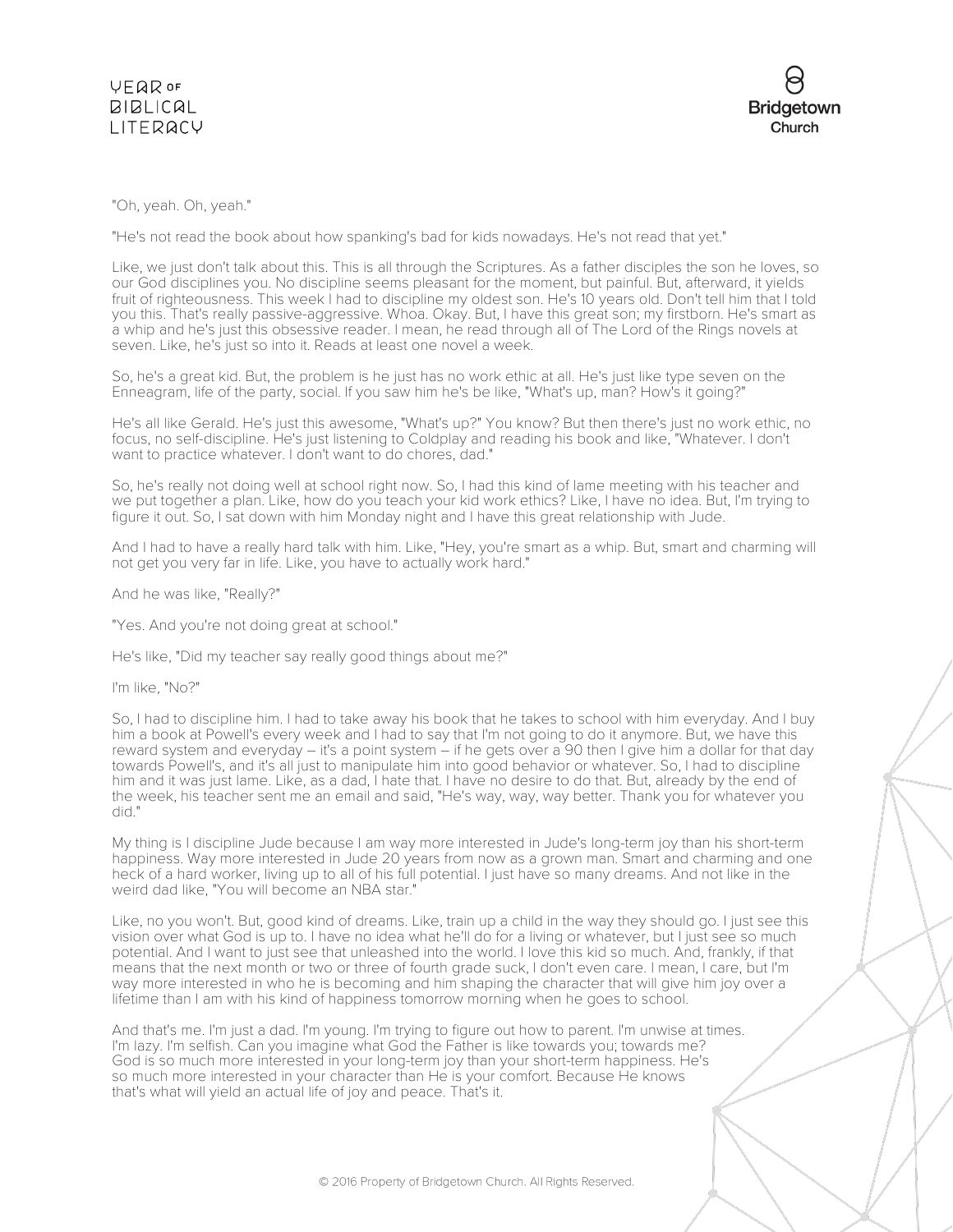

So, He's willing to put you through discipline. A season where life isn't great, where this is happening or that is happening. He's willing to put you into the fire if need be to just let stuff come to the top and clear it off. But, the beauty about judgment is, because judgment is restorative, it's a father's discipline, judgment always, 10 times out of 10, leads to hope. And that's why in the prophets it's like one moment you're reading about judgment and then there's this undulating move over to hope.

Life is hard. It's really hard at times. And, just because you're a follower of Jesus does not at all mean that you're immune. Not in the least way. But, God is a loving, good Father and you can trust Him. You can trust Him to lead you and guide you through hardship and out the other side. And this is where reading the Prophets, reading Isaiah and Hosea, is like, man, the wind at your back. In all honesty, I would love to just stand up here and be all like, "Hey!"

I'm honestly just not really doing well right now. I feel like I am in a season where God is disciplining me. And I don't really get it. I kind of thought I was pretty great. I don't really feel like I need it, you know? There's no secret sin you don't know about or whatever. Like, pretty much you see it. I just made fun of you all for taking selfies. I'm sorry. That was not very nice. It was true, but it was not very nice.

Like, there's no secret sin or whatever, but I just feel like God is disciplining me right now. I'm at a really kind of just low place emotionally. I sense that Jesus is with me. I don't feel alone. I just, every day, sense that. I wake up in the morning, I open my Bible, I sense that Jesus is with me. I have no clue where we're going right now. I have no clue. But, I really feel like Jesus is with me. But, man, it's just a rough season for me. I don't have time to walk you through all of it. Not because it's a secret, just because I don't have time. But, I have this sense right now where, for me, reading the Prophets right now is like water for my soul. Even if hope is only 20%, man, that 20%, Isaiah 40. I just can't stop thinking about. There's a couple passages in Isaiah I just can't stop thinking about.

Isaiah 50:10: "Let him who walks in darkness and has no light trust and fully rely in the name of the Lord as God."

Isaiah 30:15: "In repentance and rest is your salvation, in quietness and trust is your strength."

Isaiah 43:19: "See, I am doing a new thing! Behold, it springs up. I will make rivers in the desert."

Isaiah 40:31: "Those who wait on the Lord will walk and not grow weary; they will run and not faint."

Isaiah 40:1: "Comfort, comfort my people. Tell her that her sins have been paid for."

## Hosea 6:2: "On the second day he will raise you up, on the third he will make you new again."

Like a father I am churned up by my mercy within me. Like, even though it's a drip here, a drip there, a line here, a stanza there, I am just – I lap it up. It's like water for my soul. Some of you are at that spot. You just need the voice of the prophet to speak hope over your life; over this season, good or bad, whatever you're going through. So, all of that to say in closing, we need the voice of the prophet. We need to hear about God's judgment. Some of you just, you need the Spirit of God to break through your apathy tonight. You're in that trajectory of decline from apathy to compromise. You're in it and you need God to pierce it and to stop you and to get you back on track and to push and pull you back into relationship with Jesus. To start following Jesus. Not just believe, but following Jesus. Some of you need to hear about God's judgment tonight.

Others of you need to hear about God's hope. You need God's comfort because, right now, you just feel like He's disciplining you or maybe it's not Him at all, but just life is hard. You just need comfort, hope. Don't despair. Trust God. I'm with you. The best is yet to come. God's a loving, good Father. His intent for you is good. You need to hear that.

Some of you need to hear both at the exact same time. So, this coming week, read the Prophets. Like, if you're behind or you're not reading through the Bible with us, just start. Like, just start. Tomorrow morning, go to our website. All the information is there. And just start tomorrow morning. I think it's Joel we're on for tomorrow.